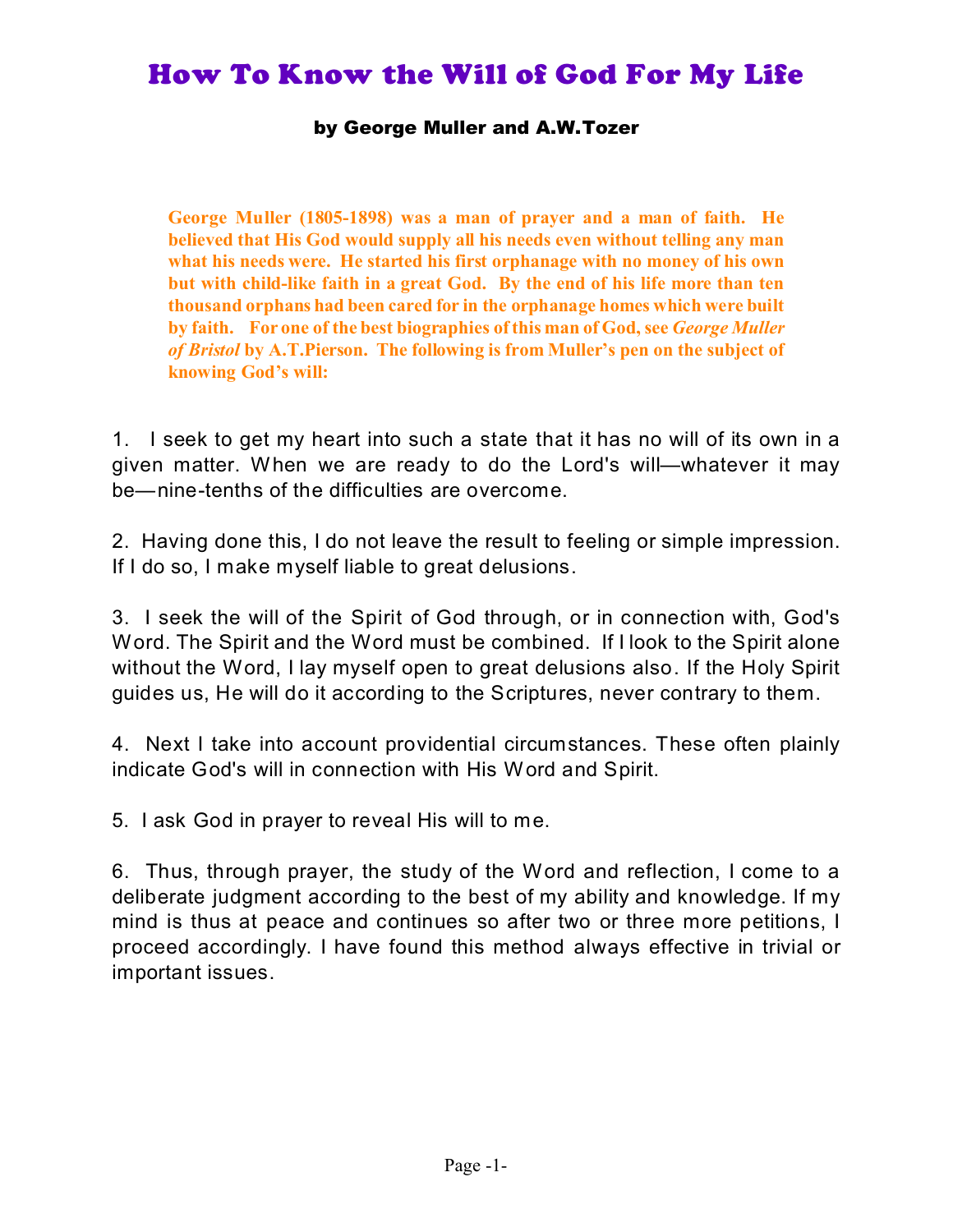**A.W. Tozer was a man of great spiritual insight. His penetrating writings have been profitable to many believers in exposing sin and directing them to a closer walk with Christ. James Snyder in the book,** *In Pursuit of God: The Life Of A. W. Tozer* **writes: "Tozer's sermons were never shallow. There was hard thinking behind them, and [he] forced his hearers to think with him. He had the ability to make his listeners face themselves in the light of what God was saying to them. The flippant did not like Tozer; the serious who wanted to know what God was saying to them loved him." He realized early in his ministry that Christ was calling him to a different type of devotion—one that required an emptying of self and a hunger to be filled to overflowing with God's Spirit. It was a devotion that consumed him throughout his life. Leonard Ravenhill once said of Tozer, "I fear that we shall never see another Tozer. Men like him are not college bred but Spirit taught." Tozer's insight into knowing the will of God is found below:**

First, it is essential that we be completely dedicated to God's high honor and surrendered to the Lordship of Jesus Christ. God will not lead us except for His own glory and He cannot lead us if we resist His will. The shepherd cannot lead a stubborn sheep. The evil practice of using God must be abandoned. We must submit ourselves joyously to God and let Him work through us to achieve His own ends.

Now, granted that we are wholly committed to God with full intent to obey Him, we may expect actually to be led by Him. The Scriptures that teach this are many, such as Proverbs 3:5,6. It only remains for us to believe they mean what they say. The choices that we make from day to day involve only four kinds of things:

- ! Those concerning which God has said an emphatic "no."
- ! Those about which He has said an equally emphatic "yes."
- ! Those concerning which He wants us to consult our own sanctified preferences.
- Those few matters which require special guidance from the Lord to prevent us from making serious mistakes.

First, put this down as an unfailing rule: Never seek the leading of the Lord concerning an act that is forbidden in God's Word. To do so is to convict ourselves of insincerity.

Again, prophet, psalmist, apostle and our blessed Lord point out the way of positive obedience. His yoke is easy, His burden is light, so let this be the second rule: Never seek the leading of the Lord concerning an act commanded in the Scriptures.